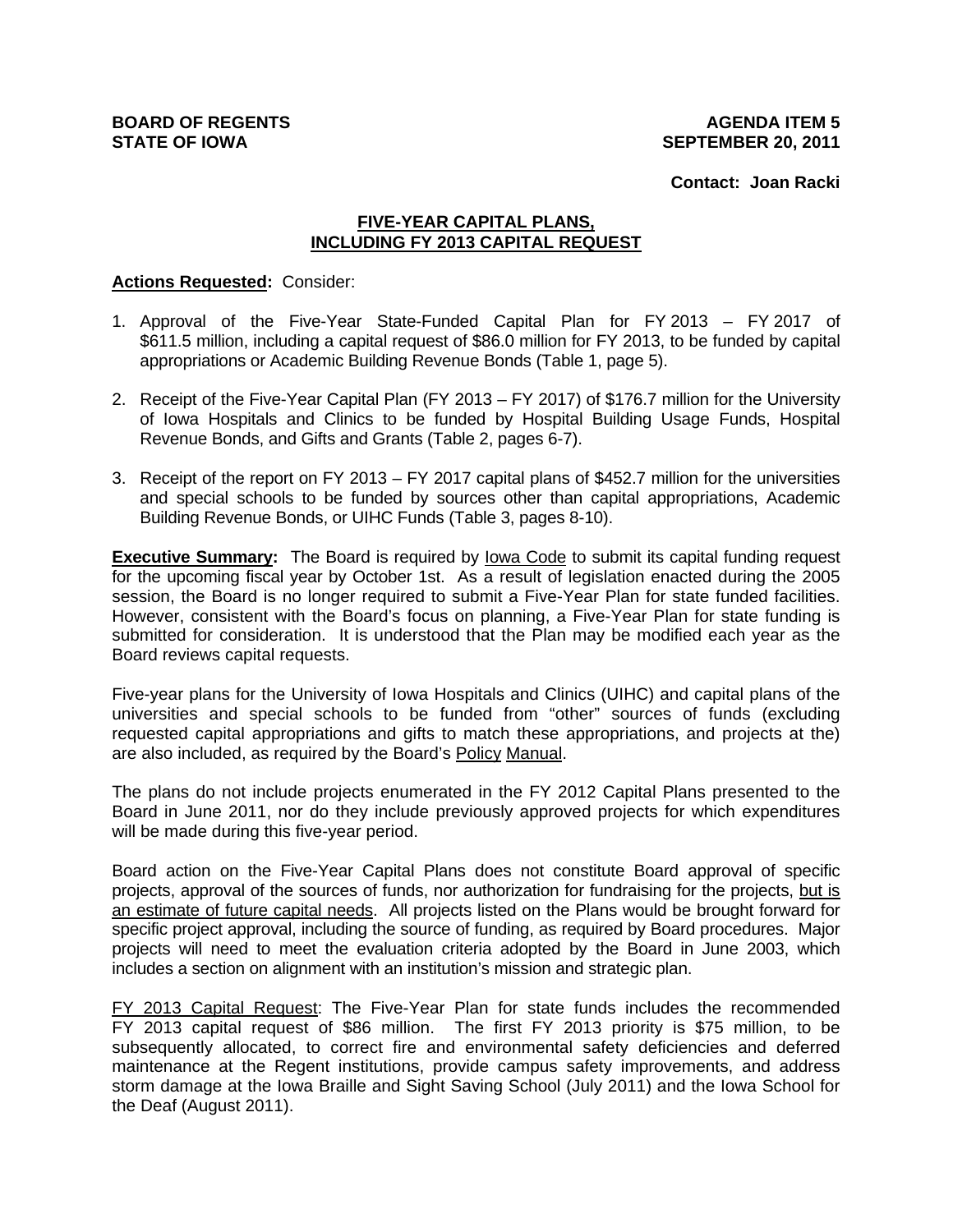Projects included in the recommended FY 2013 capital request, in priority order, are:

| Institution | Project                                                           | Amount<br>[State Funds]<br>(\$ thousands) |
|-------------|-------------------------------------------------------------------|-------------------------------------------|
| SUI         | <b>Pharmacy Building Replacement</b><br>/ Improvements (planning) | 5,000                                     |
| ISU         | Biosciences Building (planning)                                   | 4,000                                     |
| UNI         | <b>Schindler Education Center</b><br>Renovation (planning)        | 2,000                                     |

Construction funds for these projects are included in the out-years of the five-year plan and brief descriptions of these projects are included in Appendix A.

Five-Year State-Funded Capital Plan: The proposed Five-Year State-Funded Capital Plan (see Table 1, page 5) to be funded by capital appropriations and/or Academic Building Revenue bonds totals \$690.5 million, including \$611.5 million in state funds, and \$79.0 million in private or other funds. This Plan includes the FY 2013 capital appropriations request of \$86.0 million identified above.

The Five-Year Capital Plan includes \$175 million to correct fire and environmental safety deficiencies and deferred maintenance, provide campus safety improvements, and address the storm damage as noted above. Appropriations totaling this amount would have a major impact on correcting the more than \$544 million in deficiencies reported to the Board in February 2011 as part of the Facilities Governance Report.

University of Iowa Hospitals and Clinics Five-Year Plan: The University of Iowa Hospitals and Clinics Five-Year Plan (FY 2013 - FY 2017) of capital projects, in the amount of \$176.7 million (see Table 2, pages 6-7), would be financed by patient-generated funding (building usage funds), Hospital Revenue Bonds, and gifts and grants.

The five-year plan includes the \$90 million of the anticipated total expenditures of \$489 million for the Adult Critical Care Bed Tower and Diagnostic/Interventional Procedure Units Development project; the remainder of the expenditures would be made through FY 2020, the year in which the project is estimated for completion and occupancy. Other major projects include the Conversion of Level 2 and 3 JCP, and Level 7 JPP Inpatient Units to All Single-Bed Adult Patient Rooms, (\$35 million total for both projects), and the Main OR Suite Pre and Post Surgery Patient Prep and Recovery Facilities Expansion (\$13.4 million).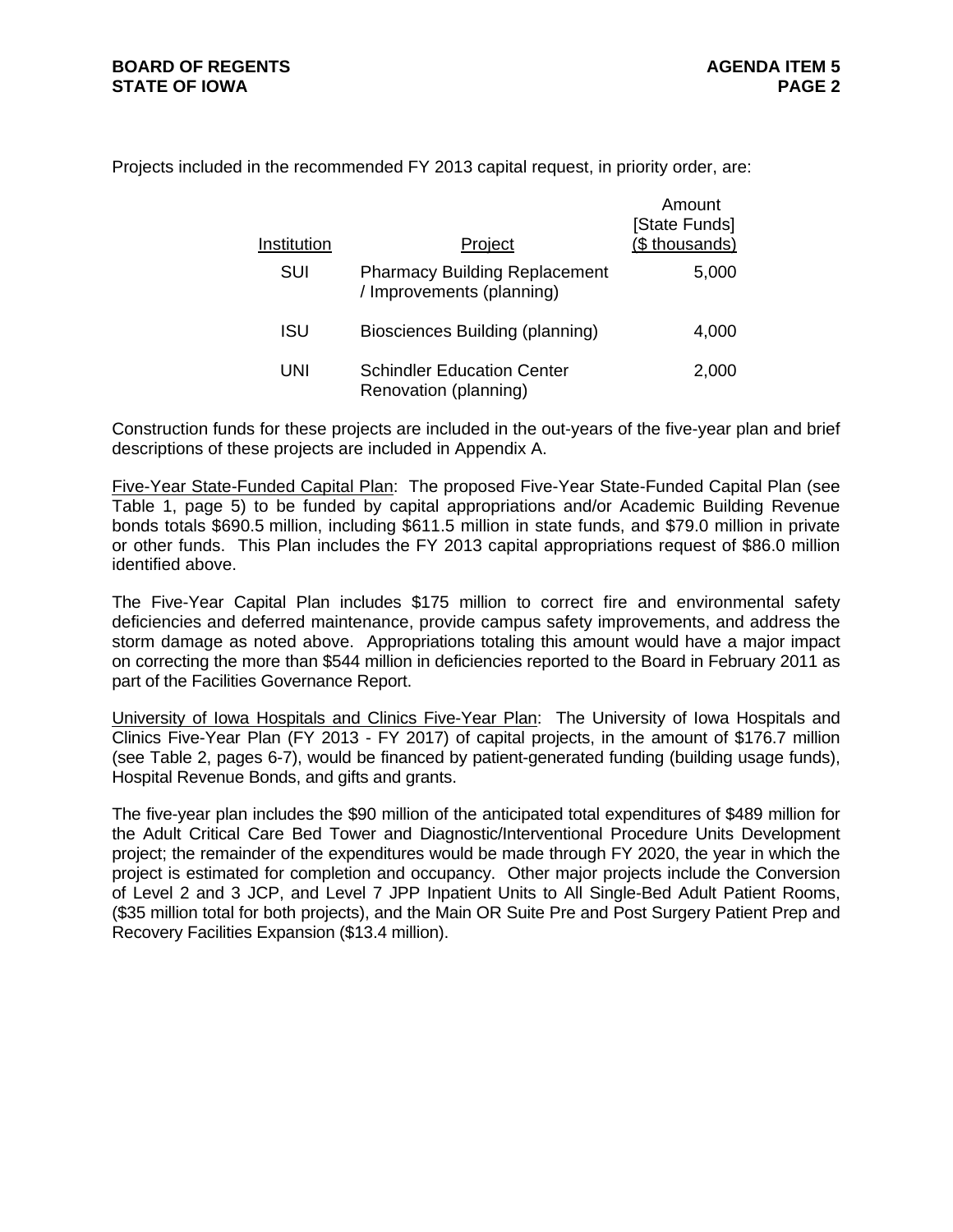The projects for which approvals would be requested during the FY 2013 – FY 2017 period can be summarized by type, as follows:

|                                        | (\$Thousands) |
|----------------------------------------|---------------|
| Fire & Environmental Safety Resolution | 4,550<br>SS.  |
| <b>New Construction</b>                | 90,000        |
| Remodeling/Renovation                  | 82,139        |
| Total                                  | \$176,689     |

In addition to the conversion of inpatient units, and operating room pre and post surgery facilities expansions, the remodeling / renovation projects include window and roof restorations / upgrades / replacements; floor covering replacements; heating, ventilating and air-conditioning projects; elevator replacements; and smaller renovation projects.

Other Funds: The institutional five-year plans (FY 2013 – FY 2017) to be financed from sources other than state-funded requests (and gifts to match these appropriations) or UIHC revenues total \$452.7 million. (see Table 3, pages 8-10) Included are projects for the residence, parking, utility and telecommunications systems.

Other fund sources include: operating budget building repair funds, income from treasurer's temporary investments, auxiliary service or enterprise bond funds (utility, telecommunications and residential systems), Iowa Department of Transportation institutional roads program, gifts and grants, and departmental renewal and replacement funds.

Amounts of other funds by institution and fiscal year are summarized below:

|              | FY 2013   | FY 2014  | FY 2015  | FY 2016  | FY 2017  | Total     |
|--------------|-----------|----------|----------|----------|----------|-----------|
| SUI          | \$92,612  | \$63,158 | \$69,088 | \$54,763 | \$44,148 | \$323,769 |
| <b>ISU</b>   | 10,351    | 10,603   | 38,377   | 12.867   | 17.867   | 90,065    |
| <b>UNI</b>   | 6.794     | 7.790    | 10,374   | 6.149    | 6.499    | 37,606    |
| <b>ISD</b>   | 150       | 200      | 200      | 100      | 150      | 800       |
| <b>IBSSS</b> | 42        | 79       | 144      | 116      | 82       | 463       |
| Total        | \$109,949 | \$81,830 | 118,183  | \$73,995 | \$68,746 | \$452,703 |

\* NOTE: Excludes projects on the institutional FY 2012 Capital Plans presented to the Board in June 2011 and SUI flood-related projects still subject to FEMA review.

#### **Additional Information:**

Regent Facilities:Quality facilities are an integral part of the academic enterprise; they help ensure quality academic programs and the ability to attract and retain faculty and students. They are needed to compete for faculty, staff, and students, and improve the research productivity of the faculty.

Academic/research/administrative (general fund) facilities at the Regent institutions total approximately 17.8 million gross square feet of the total 36.5 million gross square feet of Regent enterprise facilities. The replacement value of all Regent facilities is estimated at \$14.3 billion, of which \$7.4 billion is the replacement value for academic/research/administrative facilities.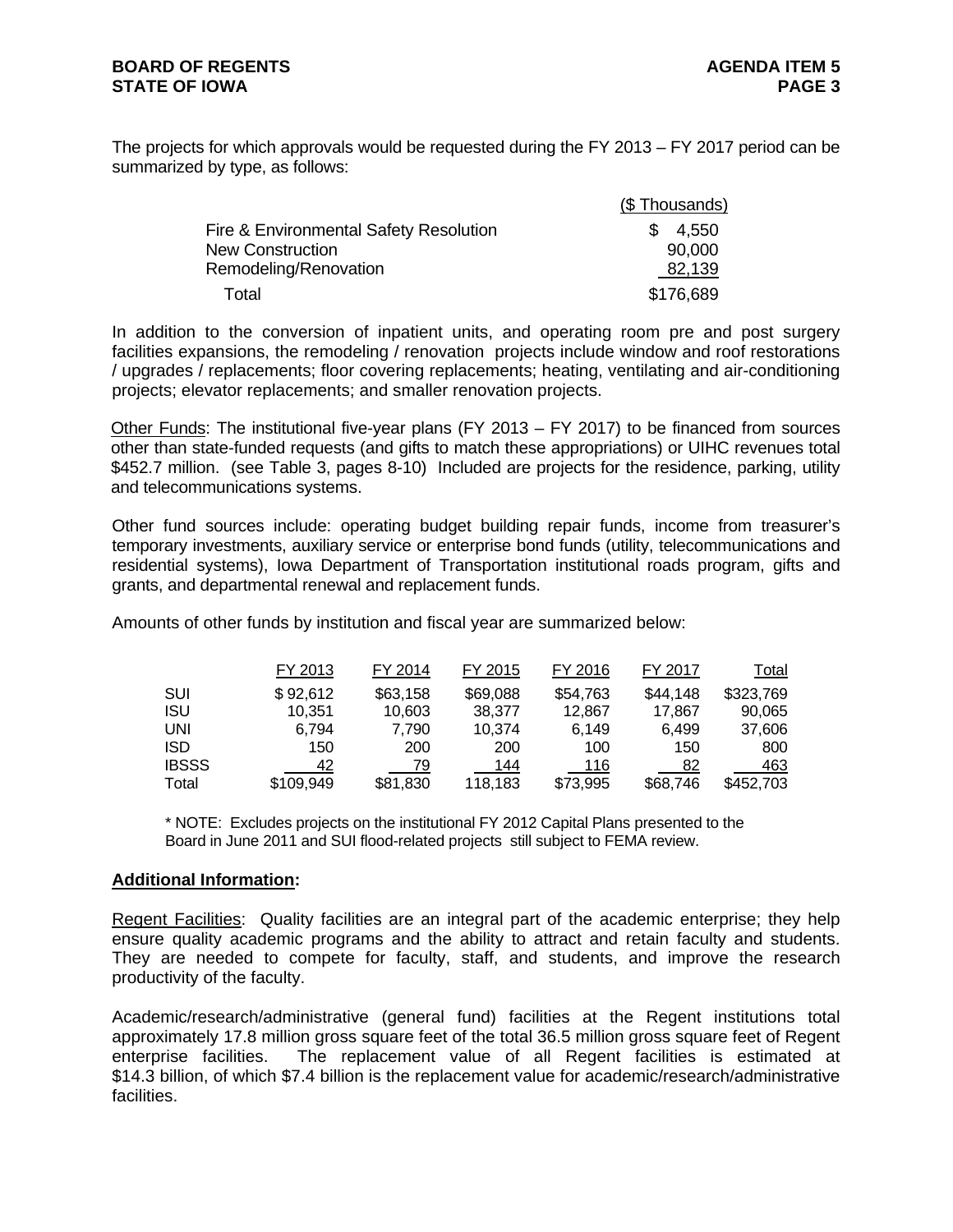Recent Capital Appropriations / Bonding Authorization: Between 1995 and 2004, state financing for Regent capital projects was provided by state appropriations from the Rebuild Iowa Infrastructure Fund and Tobacco Bond Proceeds. During the 2004 and 2007 legislative sessions, the Board received authorization for the sale of Academic Building Revenue Bonds; the total authorized amount was more than \$250 million in project costs. Tuition and fee revenues are used for debt service payments on these bonds. The tuition replacement appropriation from the State replaces that revenue. This funding mechanism used by the Regent universities is unique among state entities and is authorized under Iowa Code §262A.

In addition, more than \$100 million were appropriated during the 2006 and 2007 sessions for high priority capital projects. During the 2008 session, \$1.8 million were appropriated for Phase II of the construction and renovation of the Veterinary Medical Facilities at Iowa State University and \$2.0 million (reduced in the 2009 session to \$1.9 million) were appropriated for infrastructure, deferred maintenance and equipment related to Iowa Public Radio. The 2009 session authorized \$100 million for flood recovery at the University of Iowa and \$38 million for Phase 2 of the Veterinary Medical Facilities. During the 2011 legislative session, the Regent institutions received appropriations totaling \$114.4 million, including \$110.4 million for projects (SUI – Dental Science Building Renovation; ISU – Agricultural and Biosystems Engineering; and UNI – Bartlett Hall Renovation) and \$4 million to correct immediate fire safety needs and for compliance with the federal Americans with Disabilities Act. Appropriations are over a number of fiscal years.

Capital appropriations and Academic Building Revenue Bond authorization total more than \$901 million from FY 1996 – FY 2015 for the Regent enterprise.

H:\BF\2011\sept2011\0911\_ITEM05 5yrcapitalplan.doc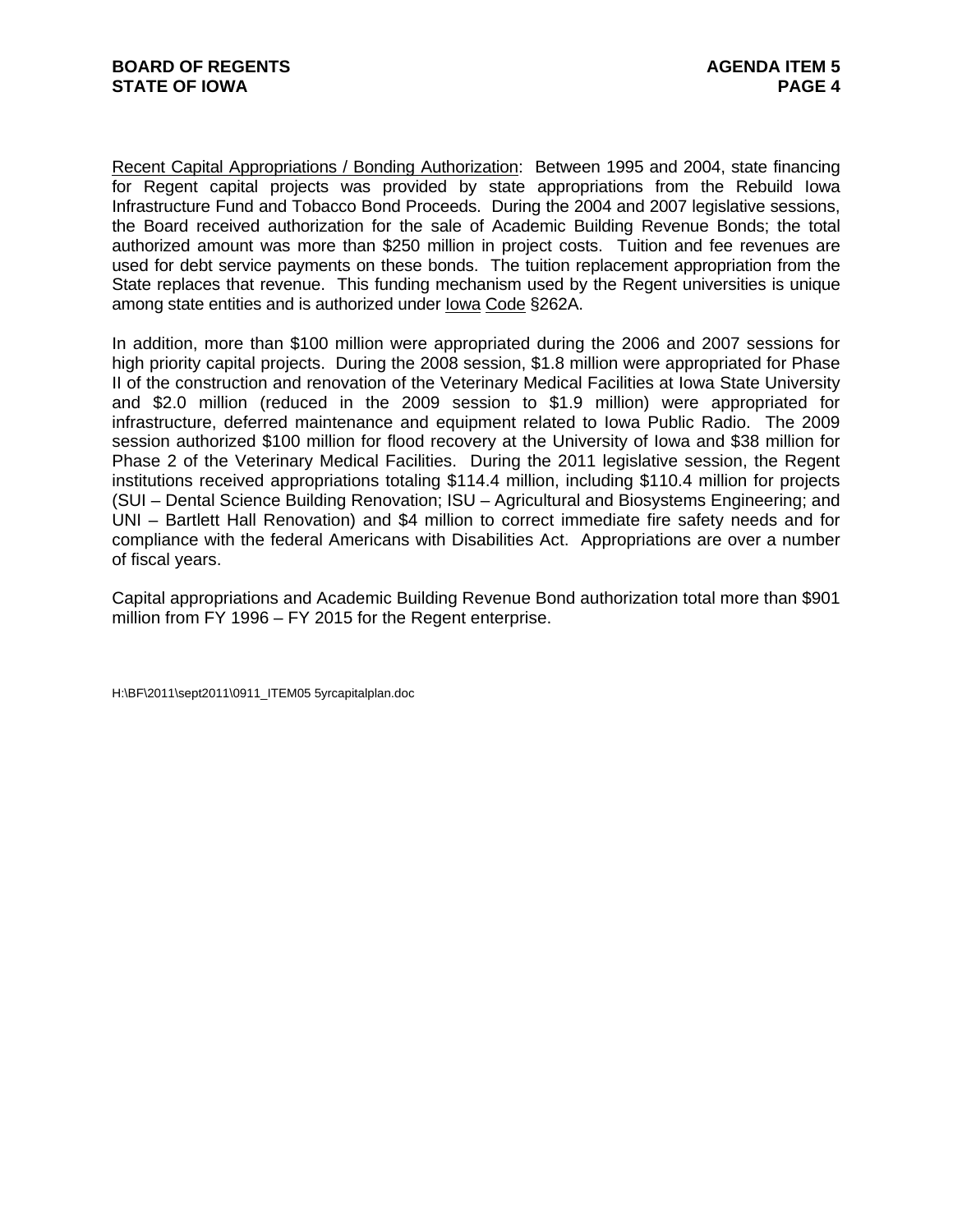|                |                                                                       |                      |              |          | FIVE-YEAR STATE-FUNDED CAPITAL PLAN<br>FISCAL YEARS 2013 THROUGH 2017<br>(\$ Thousands) |                   |         |          |         |                      |               |                  |    |                              |    |         |
|----------------|-----------------------------------------------------------------------|----------------------|--------------|----------|-----------------------------------------------------------------------------------------|-------------------|---------|----------|---------|----------------------|---------------|------------------|----|------------------------------|----|---------|
|                |                                                                       |                      |              |          |                                                                                         |                   |         |          |         |                      |               | <b>TOTAL</b>     |    | PRMATE                       |    |         |
|                |                                                                       |                      | FY 2013      |          | FY2014                                                                                  |                   | FY 2015 |          | FY2016  |                      | FY2017        | REQUEST<br>STATE |    | <b>OTHER</b><br><b>FUNDS</b> |    | TOTAL   |
| ΪšΙ            | Project                                                               | Priority             | Amount       | Priority | Amount                                                                                  | Priority          | Amount  | Priority | Amount  | Priority             | Amount        |                  |    |                              |    |         |
| ₹              | Fire and Environmental Safety, Deferred Maintenance, Campus Security, | $\widehat{\epsilon}$ | 75,000<br>↮  | Ξ        | 25,000<br>မာ                                                                            | မာ<br>Ξ           | 25,000  | မာ<br>Ξ  | 25,000  | $\widehat{\epsilon}$ | 25,000<br>↮   | 175,000<br>မာ    |    |                              | မာ | 175,000 |
|                | <b>BSSS and ISD Storm Damage</b>                                      |                      |              |          |                                                                                         |                   |         |          |         |                      |               |                  |    |                              |    |         |
| 5J             | Pharmacy Building Replacement/Improvements                            | ତ୍ର                  | 5,000        | ହ        | 15,000                                                                                  | ତ୍ର               | 25,000  | ତ୍ର      | 20,000  |                      |               | 65,000           | မာ | 25,000                       |    | 90,000  |
| <b>USI</b>     | <b>Biosciences Building</b>                                           | ල                    | 4,000        | ල        | 15,000                                                                                  | ම                 | 21,000  |          |         |                      |               | 40,000           |    | 20,000                       |    | 60,000  |
| $\bar{z}$      | Schindler Education Center Renovation                                 | €                    | 2,000        | €        | 15,000                                                                                  | €                 | 13,400  |          |         |                      |               | 30,400           |    |                              |    | 30,400  |
| 리.             | Seashore Hall Area - Psychology and other CLAS Programs               |                      |              | ত্ৰ      | 10,000                                                                                  | ত্ৰ               | 28,000  | ගි       | 22,000  |                      |               | 60,000           |    | 14,000                       |    | 74,000  |
| <b>USI</b>     | Leaming and Research Space Remodeling                                 |                      |              | ම        | 10,000                                                                                  | ම                 | 15,000  |          |         |                      |               | 25,000           |    |                              |    | 25,000  |
| $\bar{z}$      | <b>Commons Renovation</b>                                             |                      |              |          |                                                                                         | ε                 | 6,450   |          |         |                      |               | 6,450            |    |                              |    | 6,450   |
| SUI            | Library System Renovation                                             |                      |              |          |                                                                                         | $_{\circledR}$    | 4,000   | ම        | 9,000   | ହ                    | 16,000        | 29,000           |    |                              |    | 29,000  |
| <b>USI</b>     | Student Innovation Center                                             |                      |              |          |                                                                                         | ම                 | 13,000  | ඔ        | 15,000  |                      |               | 28,000           |    | 20,000                       |    | 48,000  |
| š              | Science Buildings Renovation, Phase 2                                 |                      |              |          |                                                                                         | $\left(10\right)$ | 2,000   | E        | 15,000  | ල                    | 13,100        | 30,100           |    |                              |    | 30,100  |
| 5J             | Pentacrest Renewal & HVAC Modernization                               |                      |              |          |                                                                                         |                   |         | ε        | 10,000  | ত্ৰ                  | 28,000        | 38,000           |    |                              |    | 38,000  |
| <b>USI</b>     | Science Building Capital Renewal                                      |                      |              |          |                                                                                         |                   |         | ම        | 20,000  | E                    | 10,000        | 30,000           |    |                              |    | 30,000  |
| $\overline{5}$ | Steam Distribution System Replacement, Phase 2                        |                      |              |          |                                                                                         |                   |         | ම        | 13,500  | ©                    | 6,000         | 19,500           |    |                              |    | 19,500  |
|                | ISU Academic Building Capital Renewal                                 |                      |              |          |                                                                                         |                   |         |          |         | ε                    | 35,000        | 35,000           |    |                              |    | 35,000  |
|                | TOTAL                                                                 |                      | 86,000<br>ø١ |          | 90,000<br>ø.                                                                            | ىم                | 152,850 | u۹       | 149,500 |                      | 133,100<br>ิ๛ | 611,450<br>⊌۶    | s, | 79,000                       | s, | 690,450 |
|                |                                                                       |                      |              |          |                                                                                         |                   |         |          |         |                      |               |                  |    |                              |    |         |

# **BOARD OF REGENTS, STATE OF IOWA** TABLE 1<br>BOARD OF REGENTS, STATE OF IOWA<br>BOARD OFFICE RECOMMENDATION **BOARD OFFICE RECOMMENDATION**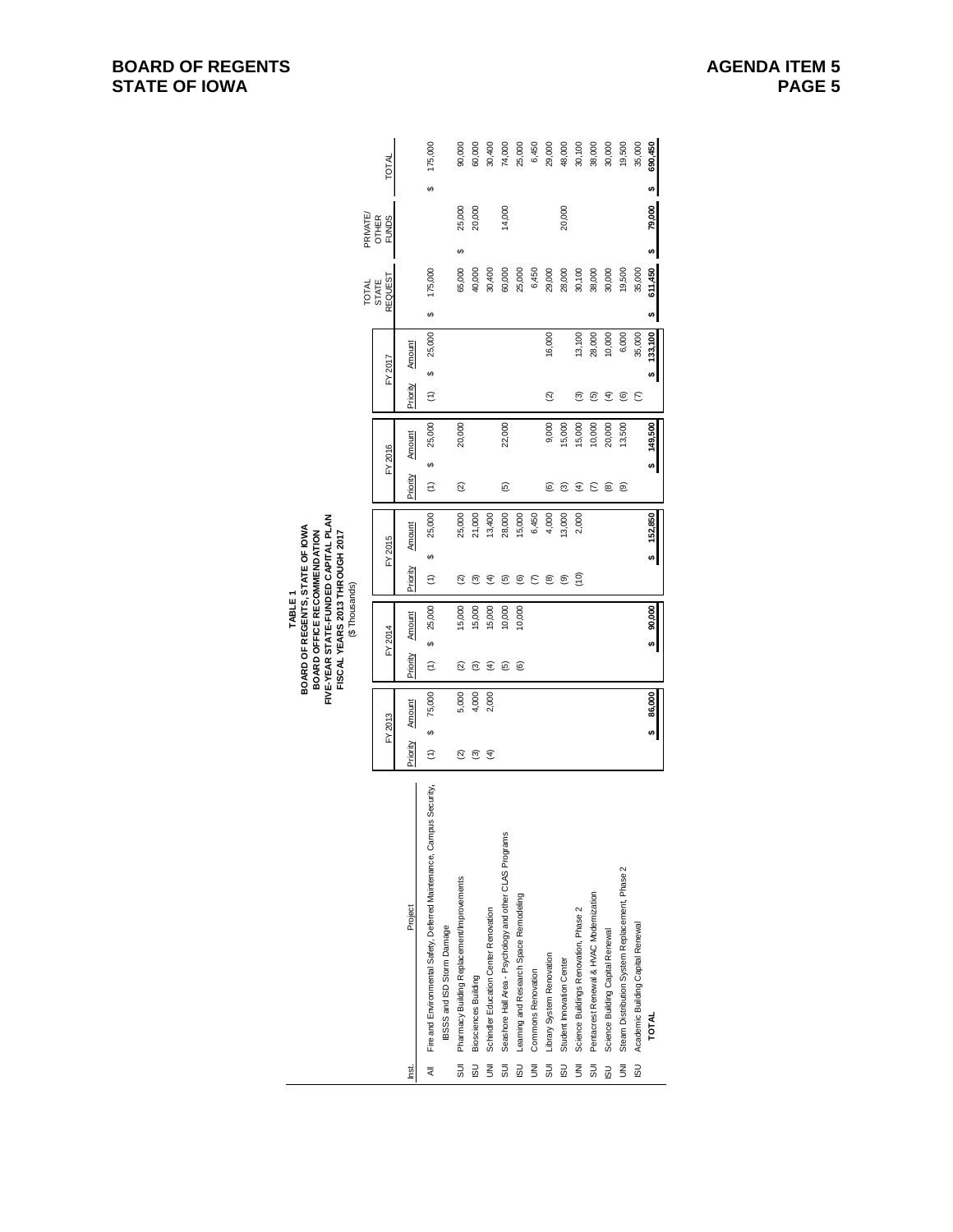| UNIVERSITY OF IOWA HOSPITALS AND CLINICS<br>FIVE-YEAR CAPITAL PLAN SUMMARY<br>FY 2013-2017<br>TABLE <sub>2</sub> |  |
|------------------------------------------------------------------------------------------------------------------|--|
|------------------------------------------------------------------------------------------------------------------|--|

The projects listed in the Five-Year Capital Plan include only those that are anticipated to be initiated during fiscal years 2013-2017. The plan does not include projects enumerated in the UHC's FY 2012<br>Capital Plan, incl **Capital Plan, including modernization projects associated with implementation of UIHC's Strategic Facilities Master Plan, or those with previously approved budgets for which expenditures will be made The projects listed in the Five-Year Capital Plan include only those that are anticipated to be initiated during fiscal years 2013-2017. The plan does not include projects enumerated in the UIHC's FY 2012 during this five year period.**

All of These Projects are Contingent Upon the Availability of Self-Generated UIHC Funding, UIHC Bowle Revenue and/or Gifts, Approval through UIHC's Annual Capital Budget Process, Conclusions /<br>Recommendations Adopted for R **Recommendations Adopted for Renovating Existing Facilities as Part of UIHC's Strategic Facilities Master Plan for FY 2006-2035, and Approval of Each Project by the Board of Regents, State of Iowa. All of These Projects are Contingent Upon the Availability of Self-Generated UIHC Funding, UIHC Bond Revenue and/or Gifts, Approval through UIHC's Annual Capital Budget Process, Conclusions /** 

|                                                                                                                                                                                                                                                                          |           |         | (\$ in Thousands) |         |   |         |                        |         |    |         |   |        |                           |  |
|--------------------------------------------------------------------------------------------------------------------------------------------------------------------------------------------------------------------------------------------------------------------------|-----------|---------|-------------------|---------|---|---------|------------------------|---------|----|---------|---|--------|---------------------------|--|
| Project                                                                                                                                                                                                                                                                  |           | FY 2013 |                   | FY 2014 |   | FY 2015 |                        | FY 2016 |    | FY 2017 |   | Total  | of Funds<br><b>Source</b> |  |
| Fire and Environmental Safety Resolution                                                                                                                                                                                                                                 |           |         |                   |         |   |         |                        |         |    |         |   |        |                           |  |
| Joint Commission Plan for Improvement (Multiple Projects)                                                                                                                                                                                                                | ↔         | 450     | ↮                 | 450     | ↮ | 450     | ↮                      | 450     | ↮  | 450     | ↮ | 2,250  | თ                         |  |
| Fire Protection Systems Replacement                                                                                                                                                                                                                                      |           | 400     |                   | 400     |   | 400     |                        | 400     |    | 400     |   | 2,000  | ၜ                         |  |
| Projects)<br>UIHC Emergency Notification System (Multiple                                                                                                                                                                                                                |           | 300     |                   |         |   |         |                        |         |    |         |   | 300    | တ                         |  |
| esolution<br>Subtotal - Fire and Environmental Safety R                                                                                                                                                                                                                  | <b>SA</b> | 1,150   | ↮                 | 850     | ↮ | 850     | ↮                      | 850     | ↮  | 850     | ↮ | 4,550  |                           |  |
| / Interventional Procedure Unit Development<br><b>New Construction</b><br>Adult Critical Care Bed Tower and Diagnostic                                                                                                                                                   |           |         |                   |         |   |         | $\boldsymbol{\varphi}$ | 15,000  | \$ | 75,000  | ↮ | 90,000 | 4, 9, 11                  |  |
| Subtotal - New Construction                                                                                                                                                                                                                                              |           |         |                   |         |   |         | ↮                      | 15,000  | ↮  | 75,000  | ₩ | 90,000 |                           |  |
| is through FY 2017. The total project cost is estimated at \$489,000,000, with the remainder of the expenditures to be made through FY 2020,<br>the year in which the project is estimated for completion and occupancy.<br>The \$90,000,000 in anticipated expenditures |           |         |                   |         |   |         |                        |         |    |         |   |        |                           |  |
| Phased Floor Covering, Wall & Celling Refurbishment - UIHC Wide (Multiple<br>Rehabilitation<br>Remodeling/Renovation<br>Projects)                                                                                                                                        | ↮         | 1,500   | ക                 | 1,560   | ↮ | 1,620   | ↮                      | 1,685   | ↔  | 1,750   | ↮ | 8,115  | တ                         |  |
| Air Handling Unit Replacements - Hospital Wide (Multiple Projects)                                                                                                                                                                                                       |           | 1,150   |                   | 1,725   |   | 1,725   |                        | 1,438   |    | 1,438   |   | 7,476  | თ                         |  |
| Center for Digestive Diseases Clinic and Procedure Suite Renovation &<br>Expansion                                                                                                                                                                                       |           | 1,000   |                   | ,500    |   |         |                        |         |    |         |   | 2,500  | 9,11                      |  |
| Renovation of Diagnostic and Therapeutic Imaging Laboratories to<br>Accommodate New Technology (Multiple Projects)                                                                                                                                                       |           | 350     |                   | 350     |   | 350     |                        | 350     |    | 350     |   | 1,750  | ග                         |  |
| Roof Replacements and Recovers - UlHC Wide (Multiple Projects)                                                                                                                                                                                                           |           |         |                   | 997     |   | 774     |                        | 735     |    | 735     |   | 3,241  | တ                         |  |
| UIHC Elevator Refurbishments (Multiple Projects)                                                                                                                                                                                                                         |           |         |                   | 728     |   | 728     |                        | 784     |    | 784     |   | 3,024  | ၜ                         |  |
| Ambulatory Care Pharmacy Relocation and Expansion - GH (General Hospital)                                                                                                                                                                                                |           |         |                   | 900     |   | 675     |                        |         |    |         |   | 1,575  | ၜ                         |  |
| Renovation of Space Vacated on Completion of lowa River Landing Clinic Facilities                                                                                                                                                                                        |           |         |                   | 500     |   | 500     |                        |         |    |         |   | 1,000  | ၜ                         |  |
| Conversion of Level 2 and 3 JCP Inpatient Units to All Single-Bed Adult Patient Rooms                                                                                                                                                                                    |           |         |                   |         |   | 740     |                        | 9,408   |    | 14,597  |   | 24,745 | 9,11                      |  |
| Main OR Suite Pre and Post Surgery Patient Prep and Recovery Facilities Expansion                                                                                                                                                                                        |           |         |                   |         |   | 400     |                        | 5,085   |    | 7,890   |   | 13,375 | 9,11                      |  |
| Single-Bed Adult Patient Rooms<br>Conversion of Level 7 JPP Inpatient Unit to All                                                                                                                                                                                        |           |         |                   |         |   | 309     |                        | 3,931   |    | 6,098   |   | 10,338 | 9,11                      |  |
| Adult Blood and Marrow Transplant Unit Expansion and Clinic / Infusion Therapy                                                                                                                                                                                           |           |         |                   |         |   |         |                        |         |    |         |   |        |                           |  |

\* UHC's Strategic Facilities Master Planning process for FY 2006-2035 calls for remodeling/nenov/rehabilitation of existing facilities that will likely result in identification of additional projects for initiation during \* UHC's Strategic Facilities Master Planning process for FY 2006-2005-2005-2005 calls for remodeling/renovation/of existing/tation of existing facilities that will likely result in identification of additional projects for period. In accord with long-standing practice, any such changes which arise will be fully documented for consideration and approval by the Board of Regents, State of Iowa.

 $\cdot$  $\bullet$ 

 $$5,150$  $$4,000$ 

Facilities Development 1,900 1,900 1,900 1,900 1,900 1,900 1,900 1,900 1,900 1,900 1,900 5,000 5,000 5,000 5,000 5,000 1,9,111

**Subtotal Remodeling/Renovation/Rehabilitation\* 4,000 \$ 8,260 \$ 7,971 \$ 25,316 \$ 36,592 \$ 82,139 \$ Grand Total - UIHC 5,150 \$ 9,110 \$ 8,821 \$ 41,166 \$ 112,442 \$ 176,689 \$** 

Subtotal Remodeling/Renovation/Rehabilitation\*

Grand Total - UIHC

Facilities Development

 $\overline{\phantom{a}}$ 

 $4,9,11$ 

82,139 5.000

> 36,592  $\frac{112,442}{2}$

s,

2,950

150 7,971 8,821

> s,  $\boldsymbol{\omega}$

8,260  $9,110$ 

\$ 176,689  $\bullet$ 

41,166 25,316 1.900

 $\mathbf{L}$  $\bullet$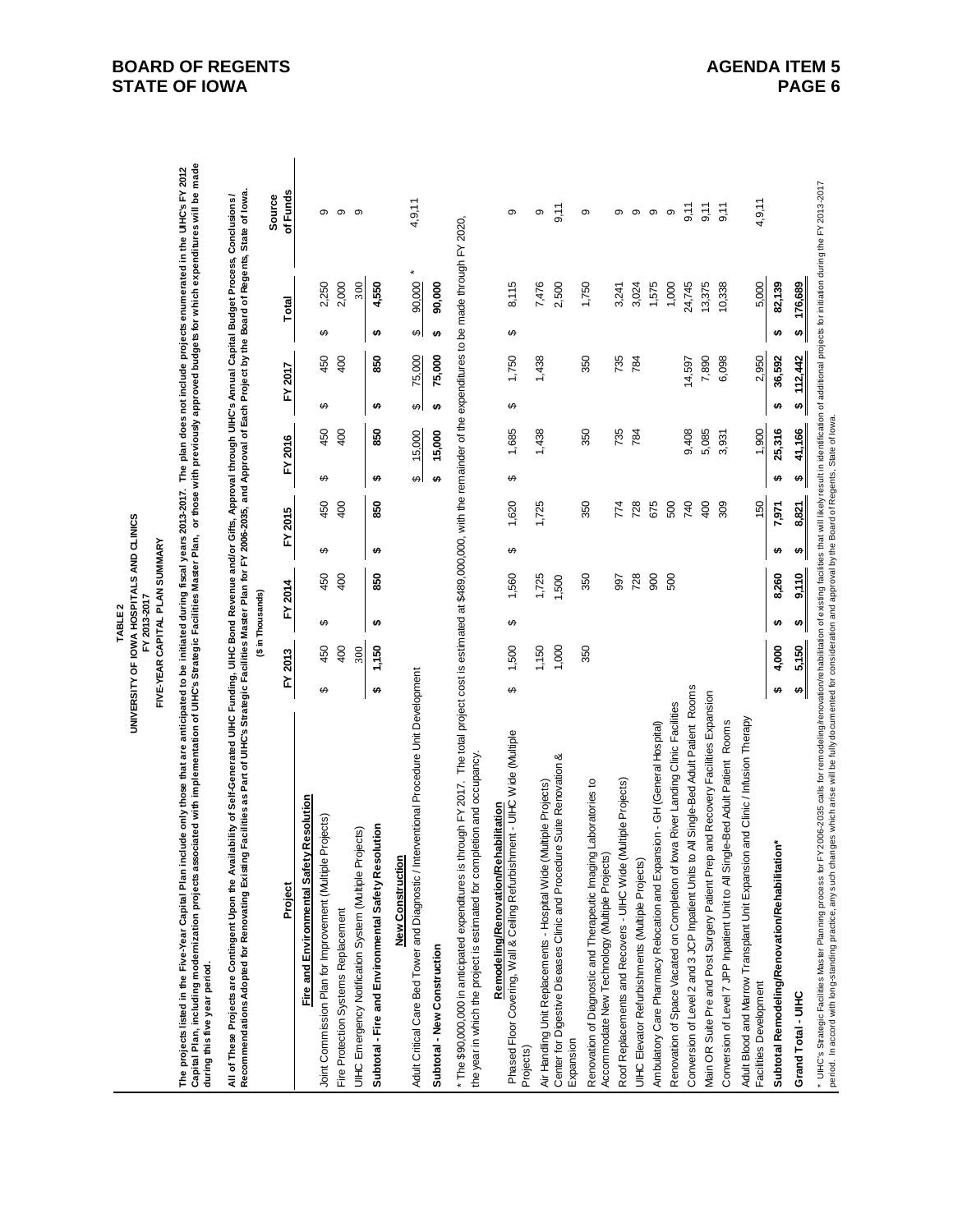- 
- 
- 
- 
- 
- 
- 
- 
- 
- 
- 

www.partial organization of the state of the state of the state of the state of the state of the state of the state of the state of the state of the state of the state of the state of the state of the state of the state of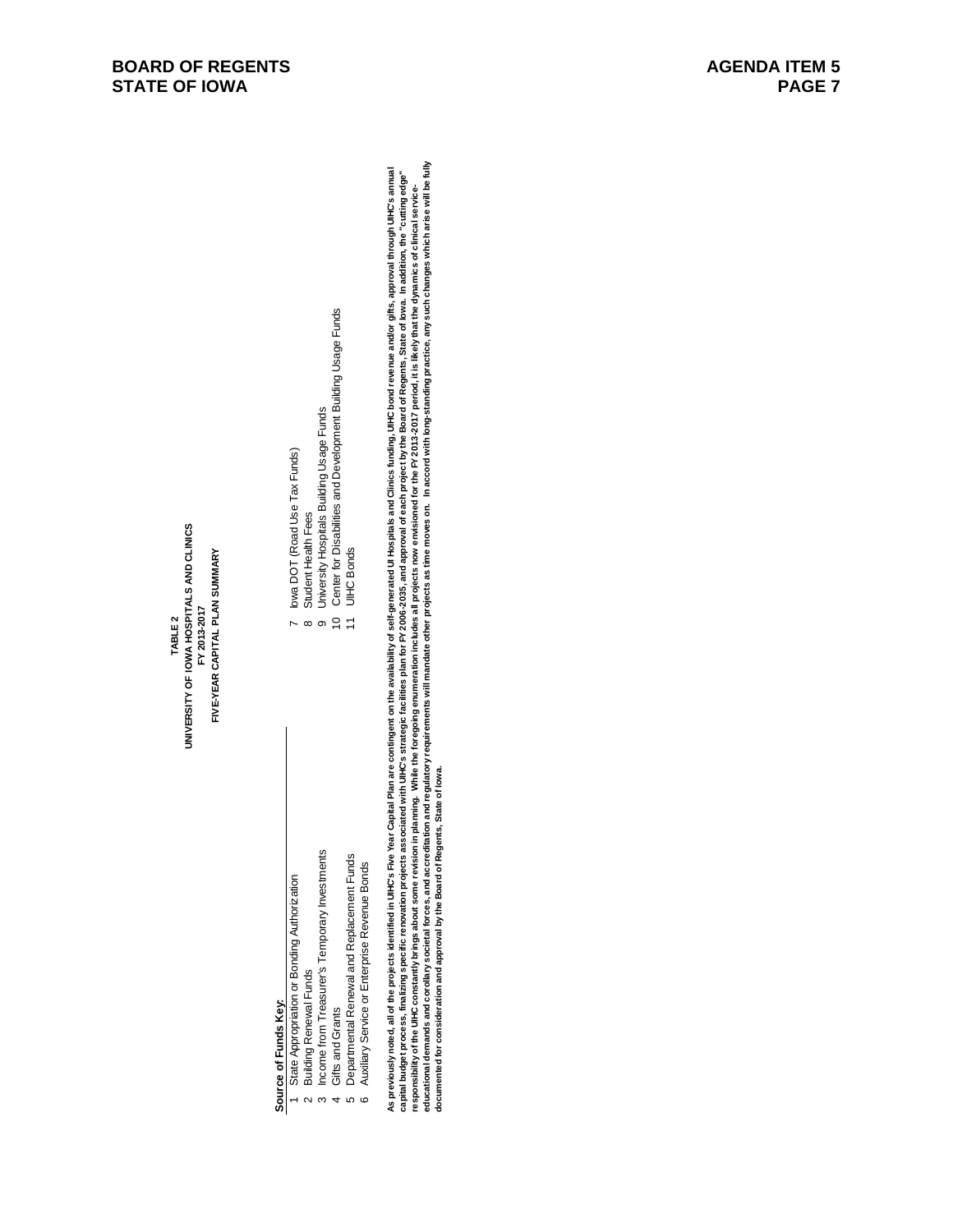## **BOARD OF REGENTS STATE OF IOWA**

#### **TABLE 3 OTHER-FUNDS FIVE-YEAR CAPITAL PLANS\* (\$ Thousands)**

|                                                                        | FY 2013      | FY 2014                                      | FY 2015      | FY 2016      | FY 2017 |                                           | <b>Five Year</b><br>Total | Source<br>of Funds |
|------------------------------------------------------------------------|--------------|----------------------------------------------|--------------|--------------|---------|-------------------------------------------|---------------------------|--------------------|
| University of lowa                                                     |              |                                              |              |              |         |                                           |                           |                    |
| Campus Repairs and Improvements                                        | \$<br>450    | \$<br>450                                    | \$<br>450    | \$<br>450    | \$      | 450                                       | \$<br>2,250               | 2,3                |
| Deferred Maintenance                                                   | 10,000       | 10,000                                       | 10,000       | 10,000       |         | 10,000                                    | 50,000                    | 2,3                |
| <b>Fire Safety Projects</b>                                            | 1,100        | 1,100                                        | 1,100        | 1,100        |         | 1,100                                     | 5,500                     | 2,3                |
| <b>Security Access</b>                                                 | 300          | 300                                          | 300          | 300          |         | 300                                       | 1,500                     | 2,3                |
| General Classroom / Laboratory Improvements                            | 400          | 400                                          | 400          | 400          |         | 400                                       | 2,000                     | $\overline{2}$     |
| Institutional Roads Program                                            | 669          | 681                                          | 698          | 698          |         | 698                                       | 3,444                     | $\overline{7}$     |
| Parking System - Improvements & Replacements                           | 4,986        | 11,177                                       | 3,100        | 4,000        |         | 1,000                                     | 24,263                    | 5,6                |
| Parking System - Commuter Parking Lot                                  | 3,750        |                                              |              |              |         |                                           | 3,750                     | 5,6                |
| Parking System - Parking Structure                                     |              |                                              | 8,000        | 8,000        |         |                                           | 16,000                    | 6                  |
| New Residence Hall #1                                                  | 18,000       | 18,000                                       | 18,000       |              |         |                                           | 54,000                    | 6                  |
| New Residence Hall #2                                                  |              |                                              |              | 13,000       |         | 13,000                                    | 26,000                    | 6                  |
| Burge Hall Carnival Room Renovations                                   |              |                                              | 1,300        |              |         |                                           | 1,300                     | 5                  |
| Currier Hall Sprinkler System                                          | 1,000        | 1,000                                        |              |              |         |                                           | 2,000                     | 5                  |
| Daum Hall Public Area Renovations                                      |              |                                              |              | 1,500        |         | 1,000                                     | 2,500                     | 5                  |
| Hillcrest Hall Galvanized Plumbing                                     | 750          |                                              |              |              |         |                                           | 750                       | 5                  |
| Hillcrest Hall Sprinkler System                                        |              |                                              | 1,500        | 1,500        |         |                                           | 3,000                     | 5                  |
| Mayflower Hall Floor Lounges                                           |              | 1,000                                        | 1,000        |              |         |                                           | 2,000                     | 5                  |
| Stanley Hall Renovate Restrooms & Replace Piping                       |              | 1,575                                        | 1,575        | 1,575        |         |                                           | 4,725                     | 5                  |
| Slater Hall Renovate Restrooms & Replace Piping                        | 2,000        | 2,000                                        |              |              |         |                                           | 4,000                     | 5                  |
| Slater Hall Public Area Renovations                                    |              |                                              |              | 1,000        |         | 1,500                                     | 2,500                     | 5                  |
| Hillcrest Market Place Expansion                                       |              |                                              |              |              |         | 2,500                                     | 2,500                     | 5                  |
| Renovation of Catering Kitchen                                         |              |                                              |              |              |         | 1,000                                     | 1,000                     | 5                  |
| University Housing Improvements & Replacements                         | 4,307        | 2,475                                        | 2,665        | 2,540        |         | 2,500                                     | 14,487                    | 5                  |
| Telecommunications Improvements                                        | 3,000        | 3,000                                        | 3,000        | 3,000        |         | 3,000                                     | 15,000                    | 5                  |
| North Hall Tunnel                                                      | 1,100        |                                              |              |              |         |                                           | 1,100                     | 5                  |
| Replace Domestic Water Lines to Hillcrest & Quad                       | 1,000        |                                              |              |              |         |                                           | 1,000                     | 5                  |
| West Campus Chilled Water Distribution System Upgrade                  | 4,500        |                                              |              |              |         |                                           | 4,500                     | 6                  |
| Steam and Condensate G16 to G14 to Carver                              | 2,800        |                                              |              |              |         |                                           | 2,800                     | 6                  |
| <b>ACT/SUB L Upgrade</b>                                               | 3,500        |                                              |              |              |         |                                           | 3,500                     | 6                  |
| Build a 13800 to 480 Volt Substation to Re-Feed HH                     | 1,000        |                                              |              |              |         |                                           | 1,000                     | 5                  |
| <b>Biomass Boiler</b>                                                  | 25,000       |                                              |              |              |         |                                           | 25,000                    | 6                  |
| CW Line Extension Merole to Boyd Law Building                          | 3,000        |                                              |              |              |         |                                           | 3,000                     | 5                  |
| Burlington Street Mechanical Distribution (SoM)                        |              | 4,000                                        |              |              |         |                                           | 4,000                     | 6                  |
| Boiler 10 Biomass Conversion                                           |              | 5,000                                        |              |              |         |                                           | 5,000                     | 6                  |
| Hospital West Sub Replacement                                          |              | 1,000                                        |              |              |         |                                           | 1,000                     | 5                  |
| Utility River Crossing                                                 |              |                                              | 6,000        |              |         |                                           | 6,000                     | 5                  |
| Water Pipe Water Crossing - Arts Campus                                |              |                                              | 1,000        |              |         |                                           | 1,000                     | 5                  |
| Upgrade North Chiller Plant to Electric Chillers                       |              |                                              | 8,000        |              |         |                                           | 8,000                     | 5                  |
| Chilled Water Plant to Sub L Electrical Upgrade                        |              |                                              | 1,000        |              |         |                                           | 1,000                     | 5                  |
| New Water Intake Structure at Water Plant                              |              |                                              |              | 3,000        |         | 3,000                                     | 6,000                     | 5                  |
| Currier Tunnel from Jefferson to Burge Loading Dock                    |              |                                              |              | 2,700        |         | 2,700                                     | 5,400                     | 5                  |
| <b>Total - SUI</b>                                                     | \$<br>92,612 | \$<br>63,158                                 | \$<br>69,088 | \$<br>54,763 | \$      | 44,148                                    | \$<br>323,769             |                    |
|                                                                        |              |                                              |              |              |         |                                           |                           |                    |
| Source of Funds Key:<br>1 State Appropriation or Bonding Authorization |              | 5 Departmental Renewal and Replacement Funds |              |              |         | 9 University Hospital Building Usage Fund |                           |                    |

1 State Appropriation or Bonding Authorization 6 Conserved by Supertmental Renewal and Replacement Funds 9 University Hospital Building Usage Fund<br>2 General Fund Building Renewal 6 Auxiliary Serv. or Enterprise Rev. Bonds

2 General Fund Building Rev. or Enterprise Rev. Bonds 10 Center for Disabilities and Development Building Usage Fund<br>2 General Appropriations 10 Center for Disabilities and Development Building Usage Fund<br>12 Federal Approp

3 Income from Treasurer's Temporary Investments 7 Iowa DOT (Road Use Tax Funds) 11 University Hospital Revenue Bonds<br>4 Gifts and Grants 8 Student Health Fee 12 Federal Appropr

\* Excludes projects listed in the FY2012 Capital Plan (including Hancher, School of Music, Art East replacement projects), and other flood-related projects still subject to FEMA review. List also excludes flood-related utility projects. On August 12, 2010, the University submitted a comprehensive report, including a benefit-cost analysis, to FEMA outlining needed repair and improvements to the utility system (power plant, tunnels, and distribution system). The University received a much altered response from FEMA in June 2011 and that response is now under review.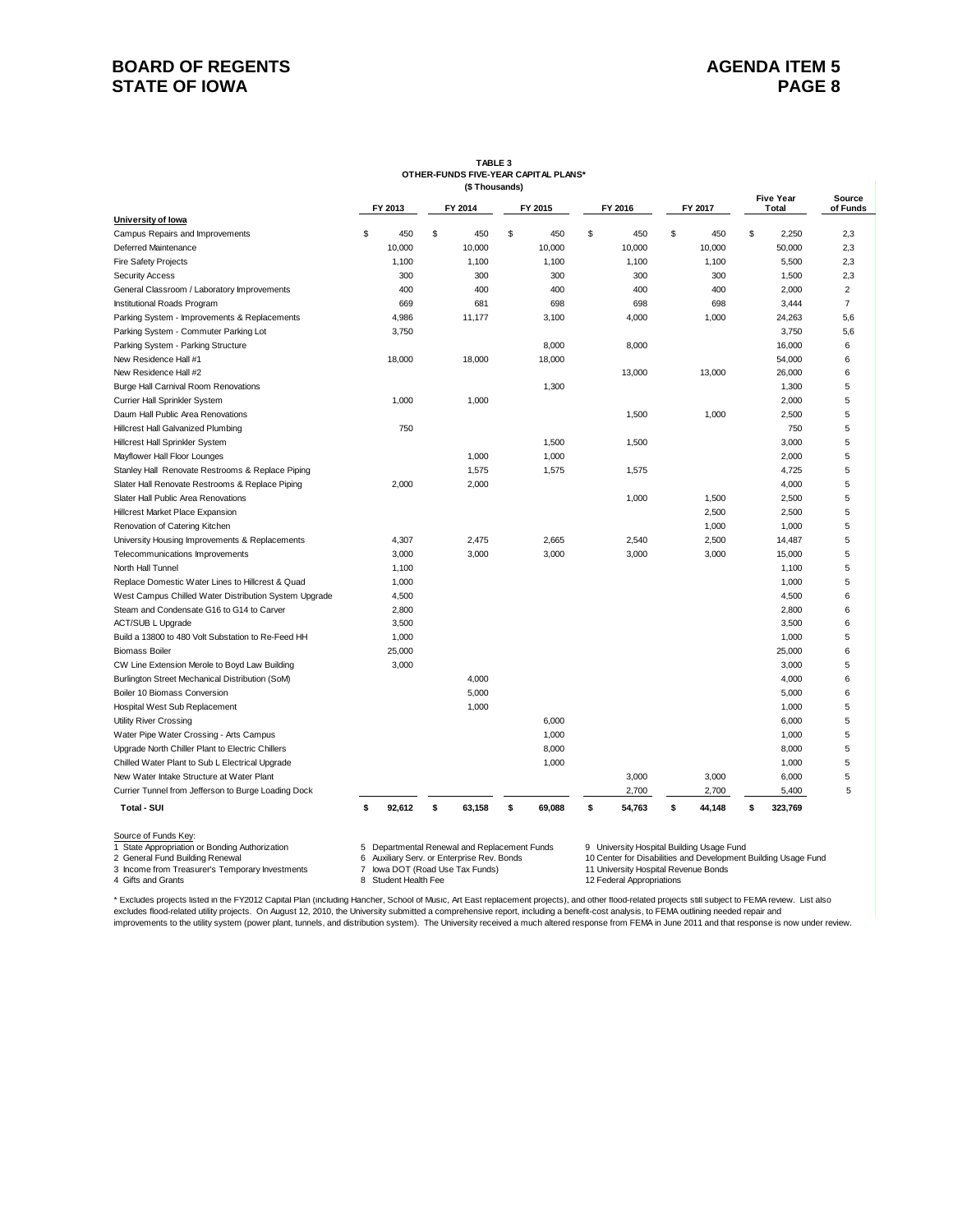## **BOARD OF REGENTS STATE OF IOWA**

#### **TABLE 3 OTHER-FUNDS FIVE-YEAR CAPITAL PLANS\* (\$ Thousands)**

|                                                                                     | FY 2013      |    | FY 2014      |    | FY 2015        | FY 2016      | FY 2017      |                           | <b>Five Year</b><br>Total | Source<br>of Funds |
|-------------------------------------------------------------------------------------|--------------|----|--------------|----|----------------|--------------|--------------|---------------------------|---------------------------|--------------------|
| lowa State University                                                               |              |    |              |    |                |              |              |                           |                           |                    |
| Utilities - Northwest Campus Substation                                             | \$<br>500    | \$ | 1,500        |    |                |              |              | \$                        | 2,000                     | 6                  |
| Utilities - Boiler MACT Compliance<br>Utilities - Haber Road Substation Transformer |              |    | 1,000<br>250 |    | 3,000<br>1,750 | 2,000        |              |                           | 6,000<br>2,000            | 6<br>6             |
| Utilities - Power Plant Station Power Improvements                                  |              |    |              |    | 1,000          | 750          |              |                           | 2,000                     | 6                  |
| Utilities - Chiller # 6                                                             |              |    | 250          |    |                |              |              |                           | 7,700                     | 6                  |
|                                                                                     |              |    |              |    | 1,500          | 5,000        | 1,200        |                           |                           |                    |
| Memorial Union Remodeling                                                           |              |    |              |    |                |              | 11,300       |                           | 11,300                    | 3,4,6              |
| Telecommunications                                                                  | 4,900        |    | 2,950        |    | 1,900          | 1,950        | 2,050        |                           | 13,750                    | 6                  |
| Institutional Roads Program                                                         | 676          |    | 653          |    | 667            | 667          | 667          |                           | 3,330                     | $\overline{7}$     |
| West Campus Parking Structure                                                       |              |    |              |    | 19,760         |              |              |                           | 19,760                    | 6                  |
| lowa State Center Parking Improvements                                              | 1,000        |    |              |    | 5,400          |              |              |                           | 6,400                     | 6                  |
| Jacobson / Olsen - HVAC Modifications                                               | 1,000        |    |              |    |                |              |              |                           | 1,000                     | 6                  |
| Friley Hall Sprinkler System                                                        | 2,275        |    | 4,000        |    | 3,400          | 2,500        |              |                           | 12,175                    | 6                  |
| Wilson Hall Sprinkler System                                                        |              |    |              |    |                |              | 2,650        |                           | 2,650                     | 6                  |
| Total - ISU                                                                         | \$<br>10,351 | \$ | 10,603       | \$ | 38,377         | \$<br>12,867 | \$<br>17,867 | \$                        | 90,065                    |                    |
| University of Northern Iowa                                                         |              |    |              |    |                |              |              |                           |                           |                    |
| <b>Institutional Roads</b>                                                          | \$<br>334    | S  | 340          | \$ | 349            | \$<br>349    | \$<br>349    | $\mathbf{r}_{\mathsf{S}}$ | 1,721                     | $\overline{7}$     |
| Residence System - Noehren Hall Sprinklers                                          | 1,100        |    | 1,100        |    |                |              |              |                           | 2,200                     | 6                  |
| Residence System - Noehren Hall Windows                                             | 800          |    | 800          |    |                |              |              |                           | 1,600                     | 6                  |
| Residence System - Redeker Dining Center Roof                                       | 300          |    |              |    |                |              |              |                           | 300                       | 6                  |
| Residence System - Rider Hall Sprinklers                                            | 1,200        |    |              |    |                |              |              |                           | 1,200                     | 6                  |
| Residence System - Commons Renovation with Institution                              | 1,700        |    | 1,700        |    |                |              |              |                           | 3,400                     | 6                  |
| Residence System - Hagemann Hall Tuckpointing                                       |              |    | 350          |    | 350            | 350          |              |                           | 1,050                     | 6                  |
| Residence System - Biscotti's Expansion                                             |              |    | 750          |    |                |              |              |                           | 750                       | 6                  |
| Residence System - Hagemann Hall Roof                                               |              |    | 300          |    |                |              |              |                           | 300                       | 6                  |
| Residence System - Campbell Hall Sprinklers                                         |              |    |              |    | 1,500          |              |              |                           | 1,500                     | 6                  |
| Residence System - Redeker Dining Expansion                                         |              |    |              |    | 4,100          |              |              |                           | 4,100                     | 6                  |
| Residence System - Bathroom Repairs/Replacement                                     |              |    |              |    | 1,200          | 2,200        | 3,450        |                           | 6,850                     | 6                  |
| Residence System - Campbell Hall Windows                                            |              |    |              |    | 500            |              |              |                           | 500                       | 6                  |
| Residence System - Lawther Hall Sprinklers                                          |              |    |              |    |                | 1.400        |              |                           | 1,400                     | 6                  |
| Residence System - Towers Dining Roof                                               |              |    |              |    |                | 400          |              |                           | 400                       | 6                  |
| Residence System - Redeker Dining Windows                                           |              |    |              |    |                |              | 250          |                           | 250                       | 6                  |
| Residence System - Student Room Electronic Locks                                    |              |    |              |    |                |              | 1,000        |                           | 1,000                     | 6                  |
| Maucker Union                                                                       | 50           |    | 50           |    | 50             | 50           | 50           |                           | 250                       | 10                 |
| Parking System - General Maintenance of Parking Lots                                | 110          |    | 200          |    | 225            | 200          | 200          |                           | 935                       | 10                 |
| Parking System - Biology Research Complex Lot                                       |              |    | 250          |    |                |              |              |                           | 250                       | 10                 |
| Parking System - North Dome Gravel Lot                                              |              |    | 500          |    |                |              |              |                           | 500                       | 10                 |
| Parking System - Industrial Technology Center Lot                                   |              |    | 250          |    |                |              |              |                           | 250                       | 10                 |
| Parking System - Art South                                                          |              |    |              |    | 900            |              |              |                           | 900                       | 10                 |
| Campus Repairs / Renewals                                                           | 1,200        |    | 1,200        |    | 1,200          | 1,200        | 1,200        |                           | 6,000                     | $\overline{2}$     |
| <b>Total - UNI</b>                                                                  | \$<br>6,794  | \$ | 7,790        | s  | 10,374         | \$<br>6,149  | \$<br>6,499  | \$                        | 37,606                    |                    |
| Source of Funds Kev:                                                                |              |    |              |    |                |              |              |                           |                           |                    |

5 Departmental Renewal and Replacement Funds 10 Parking System Operations 10 Parking System Operations

\*Excludes projects listed in the FY 2012 Capital Plan

6 Auxiliary Service or Enterprise Revenue Bonds<br>7 Institutional Roads Funds (Iowa DOT) 2 Building Renewal (Repair) Funds 7 Institutional Roads Funds (Iowa DOT) 3 Income from Treasurer's Temporary Investments<br>4 Gifts and Grants Building Usage Fund<br>4 Gifts and Grants Revenue Bonds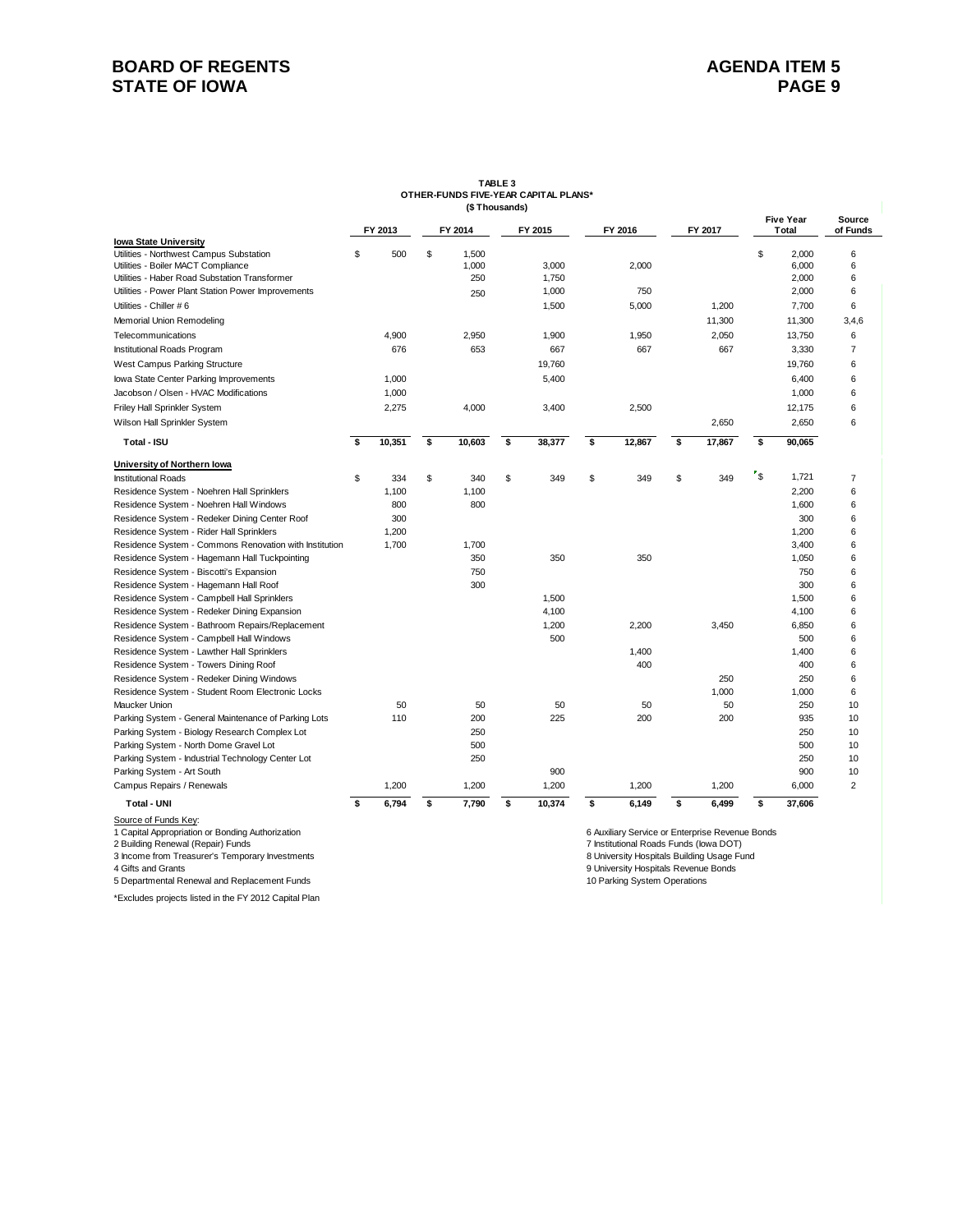## **BOARD OF REGENTS STATE OF IOWA**

#### **TABLE 3 OTHER-FUNDS FIVE-YEAR CAPITAL PLANS\* (\$ Thousands)**

|                                                                                                               |    | FY 2013 |    | FY 2014 |    | FY 2015 |    | FY 2016                                                                                   |    | FY 2017 |    | <b>Five Year</b><br>Total | Source<br>of Funds |
|---------------------------------------------------------------------------------------------------------------|----|---------|----|---------|----|---------|----|-------------------------------------------------------------------------------------------|----|---------|----|---------------------------|--------------------|
| <b>Iowa School for the Deaf</b>                                                                               |    |         |    |         |    |         |    |                                                                                           |    |         |    |                           |                    |
| Utility Maintenance and Upgrades                                                                              | \$ | 100     |    |         | \$ | 100     |    |                                                                                           | \$ | 100     | S  | 300                       | 2                  |
| Dormitory Renovation                                                                                          |    |         | S  | 100     |    |         |    |                                                                                           |    |         |    | 100                       | $\overline{2}$     |
| Roof Replacement                                                                                              |    |         |    | 100     |    | 100     |    |                                                                                           |    |         |    | 200                       | $\overline{2}$     |
| Exterior Façade Repair and Restoration                                                                        |    |         |    |         |    |         | \$ | 100                                                                                       |    |         |    | 100                       | $\overline{2}$     |
| Interior Door Replacement in Elementary (Fire Safety)                                                         | \$ | 50      |    |         |    |         |    |                                                                                           |    |         |    | 50                        | $\overline{2}$     |
| <b>Exterior Window Replacement</b>                                                                            |    |         |    |         |    |         |    |                                                                                           |    | 50      |    | 50                        | $\overline{2}$     |
| Total - ISD                                                                                                   | \$ | 150     | \$ | 200     | Ŝ  | 200     | \$ | 100                                                                                       | \$ | 150     |    | 800                       |                    |
| Iowa Braille and Sight Saving School                                                                          |    |         |    |         |    |         |    |                                                                                           |    |         |    |                           |                    |
| Building Deferred Maintenance, Remodeling, Renovation                                                         | S  | 42      | S  | 79      | S  | 144     | S  | 116                                                                                       | \$ | 82      | \$ | 463                       | 2                  |
| <b>Total - IBSSS</b>                                                                                          |    | 42      | s  | 79      | S  | 144     |    | 116                                                                                       |    | 82      |    | 463                       |                    |
| <b>GRAND TOTAL</b>                                                                                            | s  | 109,949 | s  | 81,830  | \$ | 118,183 | s  | 73,995                                                                                    | S  | 68,746  |    | 452,703                   |                    |
| Source of Funds Key:<br>1 Capital Appropriation or Bonding Authorization<br>2 Building Renewal (Repair) Funds |    |         |    |         |    |         |    | 6 Auxiliary Service or Enterprise Revenue Bonds<br>7 Institutional Roads Funds (lowa DOT) |    |         |    |                           |                    |

3 Income from Treasurer's Temporary Investments<br>4 Gifts and Grants

5 Departmental Renewal and Replacement Funds 10 Parking System Operations

\*Excludes projects listed in the FY 2012 Capital Plan

7 Institutional Roads Funds (Iowa DOT)<br>8 University Hospitals Building Usage Fund

9 University Hospitals Revenue Bonds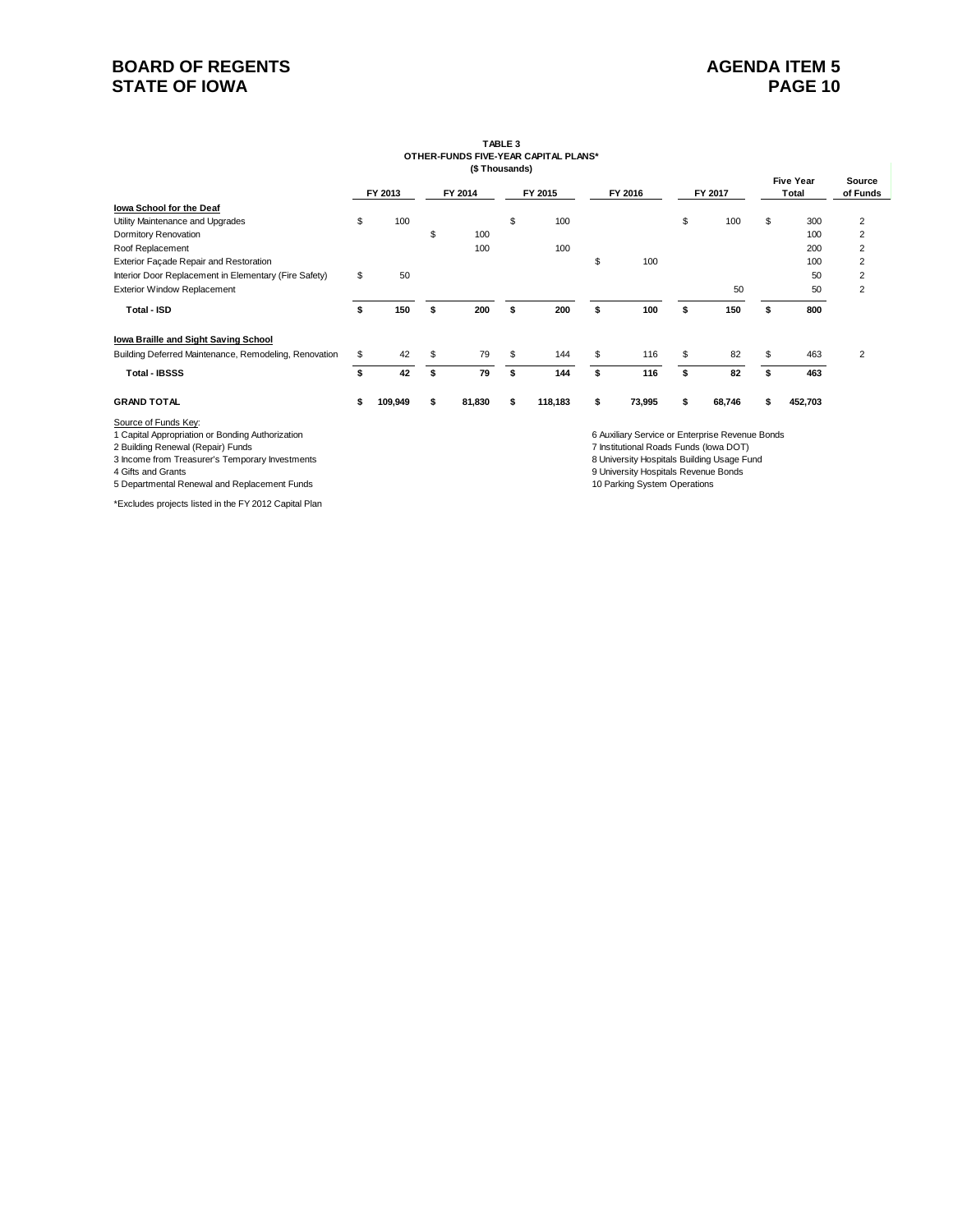## **FY 2013 Capital Project Descriptions**

FY 2013 State Request: \$5.0 million

## SUI - Pharmacy Building Replacement/Improvements

The College of Pharmacy is the fourth oldest college of pharmacy in a state-supported university in the country and has educated pharmacists since 1885. The College has developed nationally and internationally recognized programs of research and patient care delivery. Admission to the program is extremely competitive; graduates are well prepared and in high demand following graduation. For the past ten years the College has had a 100% placement rate.

The current Pharmacy Building was constructed in 1961. In 1996, a major addition, which serves primarily as a pharmaceutical research facility, was constructed on the site's south side. The age, condition and configuration of the original building are constant strains on the quality and productivity of the College and its 441 Pharm.D. students and 92 advanced students. Additionally, over the last decade significant advances in pharmaceutical research methods have challenged the functionality of research in both sections of the facility.

The University proposes to replace the 1961 building as modernization of it cannot serve the intensive educational space needs of the College; this can only be obtained through construction of new space. In combination with new construction, the University intends to modernize the 1996 facility to meet current standards and expectations.

The FY 2013 requested funds of \$5 million would begin the architectural and engineering design for the project. The five-year plan includes an additional \$60 million for both new construction and modernization in FY 2014 – FY 2016. An additional \$25 million in private gift funds and earnings from the College and the University would be committed to the project.

ISU - Biosciences Building FY 2013 State Request: \$4.0 million

Iowa State University's research goals are to strengthen its capabilities in key strategic areas, recruit outstanding faculty and students, develop innovative curricula and cross-disciplinary academic programs to train the next generation of scientists, and forge corporate research partnerships that can lead to the development of new products and applications in the areas of food, energy, health, nutrition, materials and environment.

A new building for the biosciences is part of a holistic, comprehensive plan to expand and improve facilities for the biosciences programs at the University, including new space, reallocating and remodeling existing facilities, and repurposing facilities to ensure that programmatic needs and infrastructure capabilities are compatible. Faculty from many disciplines including biology, agriculture, engineering, computer science, chemistry, and social sciences have actively collaborated for several years in the area of biosciences, which has helped bring the University's biosciences programs to their current level of excellence. More than 450 faculty members from five colleges are actively involved in the biosciences.

While some programmatic facility needs will be met through renovation and repurposing of existing space, in some cases, floor-to-floor height, distribution of building services, size and